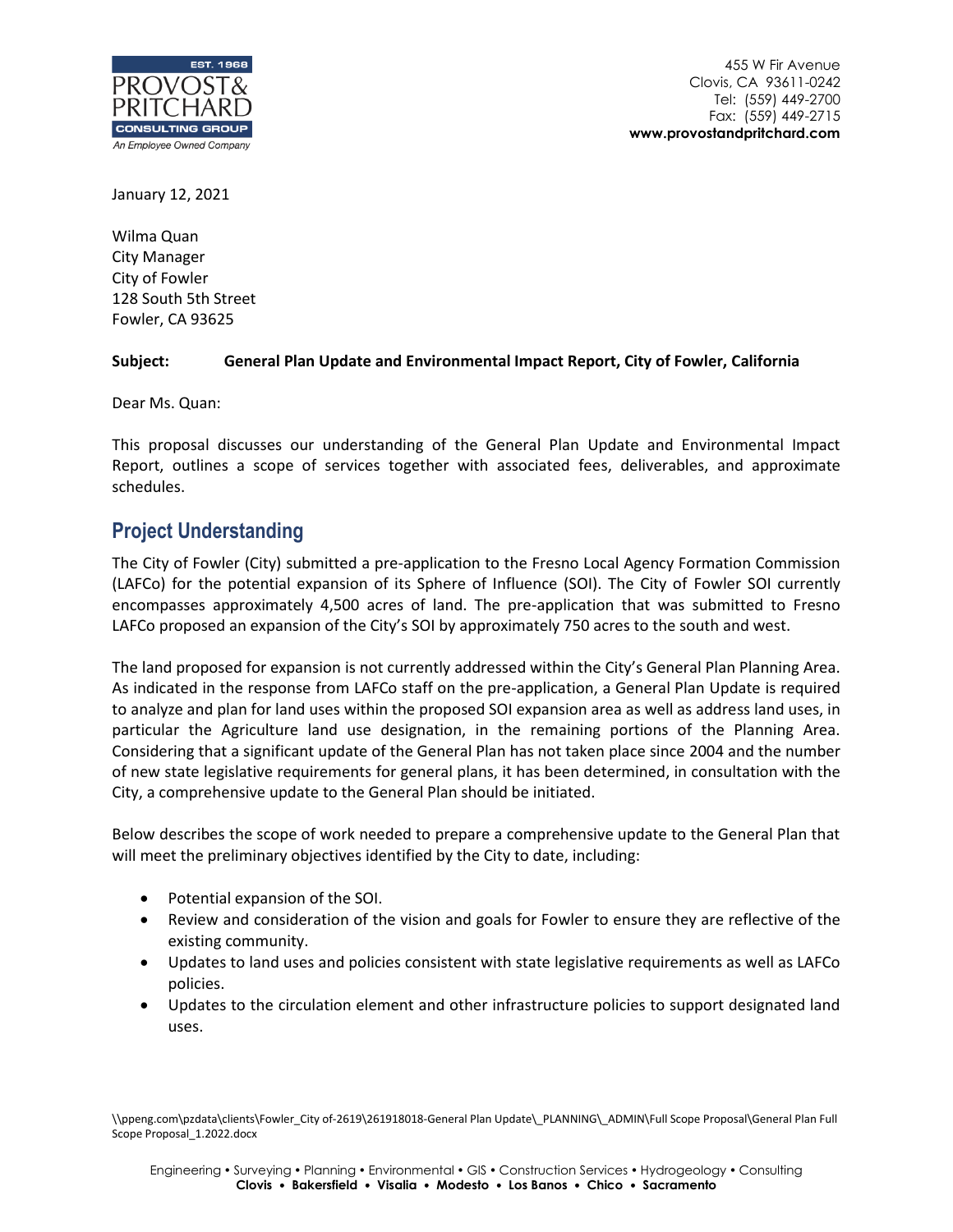# **Scope of Services**

Our proposed scope of work for this project is segregated into five phases, described below, including all tasks shown. The general approach for community involvement will be to use Planning Commission workshops as well as joint study sessions with the Planning Commission (PC) and City Council (CC) as opportunities for the public to participate in the General Plan Update process. At least one of these meetings is scheduled during each phase of the General Plan Update process to provide for updates and input at key milestones. We recognize that a project of this magnitude and length may require flexibility in the tasks. Provost & Pritchard (P&P) will coordinate with City staff as necessary throughout the project to determine where adjustments in the project approach may be necessary. Project management tasks will occur throughout the project and have been assumed to occur within each phase identified below. Tasks include ongoing management of the project, including regular coordination calls with the project team, project coordination with City staff, P&P staff, and subconsultants, as well as budget and invoice review and preparation. Several of the tasks shown below have been completed and are part of the "Billed to Date" efforts shown in the Fee portion of this proposal, as indicated with gray shading.

| <b>Phase/Task</b>               |                                     | <b>Description</b>                                                                                                                                                                                                                                                                                                                                                                                                    | <b>Deliverable</b>                                    |  |  |  |
|---------------------------------|-------------------------------------|-----------------------------------------------------------------------------------------------------------------------------------------------------------------------------------------------------------------------------------------------------------------------------------------------------------------------------------------------------------------------------------------------------------------------|-------------------------------------------------------|--|--|--|
| <b>Phase 1: Project Kickoff</b> |                                     |                                                                                                                                                                                                                                                                                                                                                                                                                       |                                                       |  |  |  |
| 1.1                             | Initiate the Project                | Two members of the P&P project team will attend an<br>in-person kickoff meeting with City staff to confirm<br>scope and schedule.<br>P&P staff will visit key sites in the City as well as the<br>anticipated SOI expansion area.                                                                                                                                                                                     | Kickoff meeting<br>agenda                             |  |  |  |
| 1.2                             | Project Rollout                     | P&P will prepare a one-page brochure about the<br>General Plan Update, including a summary of what a<br>General Plan is, why it's being updated, and contact<br>information.<br>P&P will prepare text for inclusion on the City<br>website about the General Plan Update, including a<br>summary of the project and contact information.<br>City staff will be responsible for making updates to<br>the City website. | One-page project<br>brochure<br>Text for City website |  |  |  |
| 1.3                             | PC/CC Workshop -<br>Project Kickoff | P&P will conduct a joint study session with PC and CC<br>to introduce the General Plan Update, the<br>anticipated schedule and process, and confirm key<br>objectives of the project.<br>The City will be responsible for preparing meeting<br>notices and for posting such notices.                                                                                                                                  | Presentation for<br>workshop                          |  |  |  |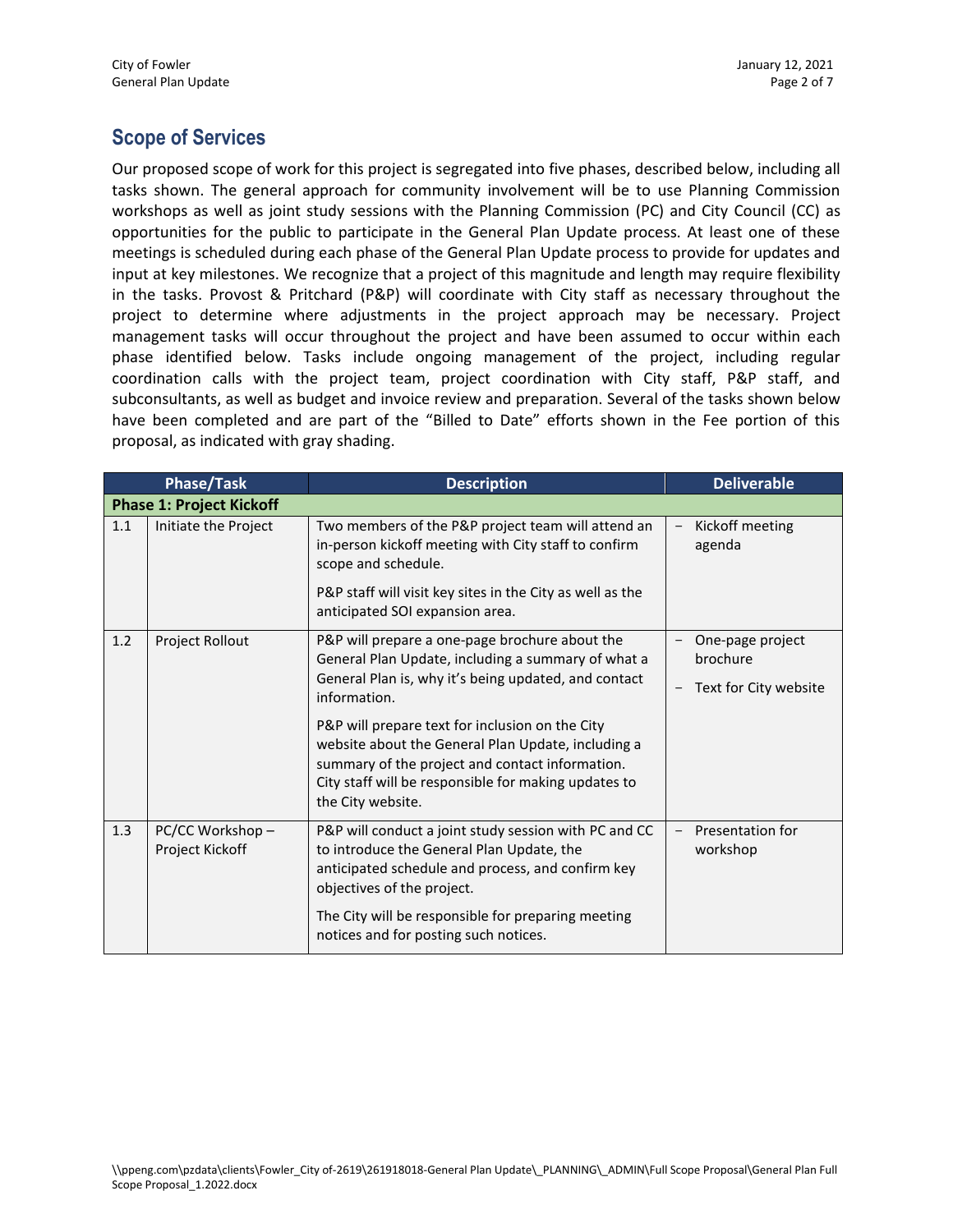| <b>Phase/Task</b> |                                               | <b>Description</b>                                                                                                                                                                                                                                                                                                                                                                                          | <b>Deliverable</b>                                                                                 |  |  |  |
|-------------------|-----------------------------------------------|-------------------------------------------------------------------------------------------------------------------------------------------------------------------------------------------------------------------------------------------------------------------------------------------------------------------------------------------------------------------------------------------------------------|----------------------------------------------------------------------------------------------------|--|--|--|
| 1.4               | <b>Document Existing</b><br>Conditions        | P&P will document existing conditions. Topics to be<br>covered will correlate with the issues to be addressed<br>by the Environmental Impact Report in future phases.                                                                                                                                                                                                                                       | - Community Report                                                                                 |  |  |  |
|                   |                                               | The purpose of this task is to help facilitate<br>discussions under Phase 2: Listening and identify any<br>key issues for further consideration.                                                                                                                                                                                                                                                            |                                                                                                    |  |  |  |
|                   | <b>Phase 2: Listening</b>                     |                                                                                                                                                                                                                                                                                                                                                                                                             |                                                                                                    |  |  |  |
| 2.1               | Stakeholder<br><b>Interviews</b>              | P&P will conduct up to 6 stakeholder interviews.<br>Stakeholders will be identified in consultation with<br>City staff. Interviews may be conducted with<br>individuals or with small groups focused by topic. We<br>anticipate interviewing participants from the<br>development community, related agencies and<br>districts, and community groups.<br>Interviews are assumed to be one-hour sessions and | Stakeholder<br>$\overline{\phantom{0}}$<br>interview questions<br>Summary notes from<br>interviews |  |  |  |
|                   |                                               | scheduled over a 2-day period.                                                                                                                                                                                                                                                                                                                                                                              |                                                                                                    |  |  |  |
| 2.2               | <b>Community Report</b><br>and Vision         | P&P will summarize key issues based on feedback<br>from previous tasks, specifically Task 1.4 (Document<br>Existing Conditions) and Task 2.1 (Stakeholder<br>Interviews), and prepare a Community Report and<br>Vision, to be presented at to PC and CC for<br>confirmation.                                                                                                                                | Key Issue Summary<br>- Community Report<br>and Vision                                              |  |  |  |
| 2.3               | PC Workshop - Key<br><b>Issues and Vision</b> | P&P will conduct a workshop with the PC to present<br>the Key Issues Summary, Community Report, and<br>Vision documents to PC and solicit feedback from the<br>PC and the public for incorporation prior to CC<br>presentation.                                                                                                                                                                             | Presentation for<br>workshop                                                                       |  |  |  |
| 2.4               | CC Workshop - Key<br><b>Issues and Vision</b> | P&P will conduct a workshop with City Council to<br>present the Key Issues Summary, Community Report,<br>and Vision documents. The outcome will be<br>confirmation of the community vision, which<br>expresses the ultimate goals of the community and<br>sets the course for the General Plan Update.                                                                                                      | - Presentation for<br>workshop                                                                     |  |  |  |
|                   | <b>Phase 3: Vetting</b>                       |                                                                                                                                                                                                                                                                                                                                                                                                             |                                                                                                    |  |  |  |
| 3.1               | <b>Policy Assessment</b>                      | P&P will conduct a review of the existing General<br>Plan goals and policies for consistency with the Vision<br>(as confirmed through Task 2.4) and state law. The<br>policy assessment will inform where the existing<br>General Plan will need to be amended as well as<br>identify areas for further discussion and confirmation<br>on policy approach for the updated General Plan.                     | Summary of policy<br>assessment, including<br>policy papers for up<br>to 3 legislative topics      |  |  |  |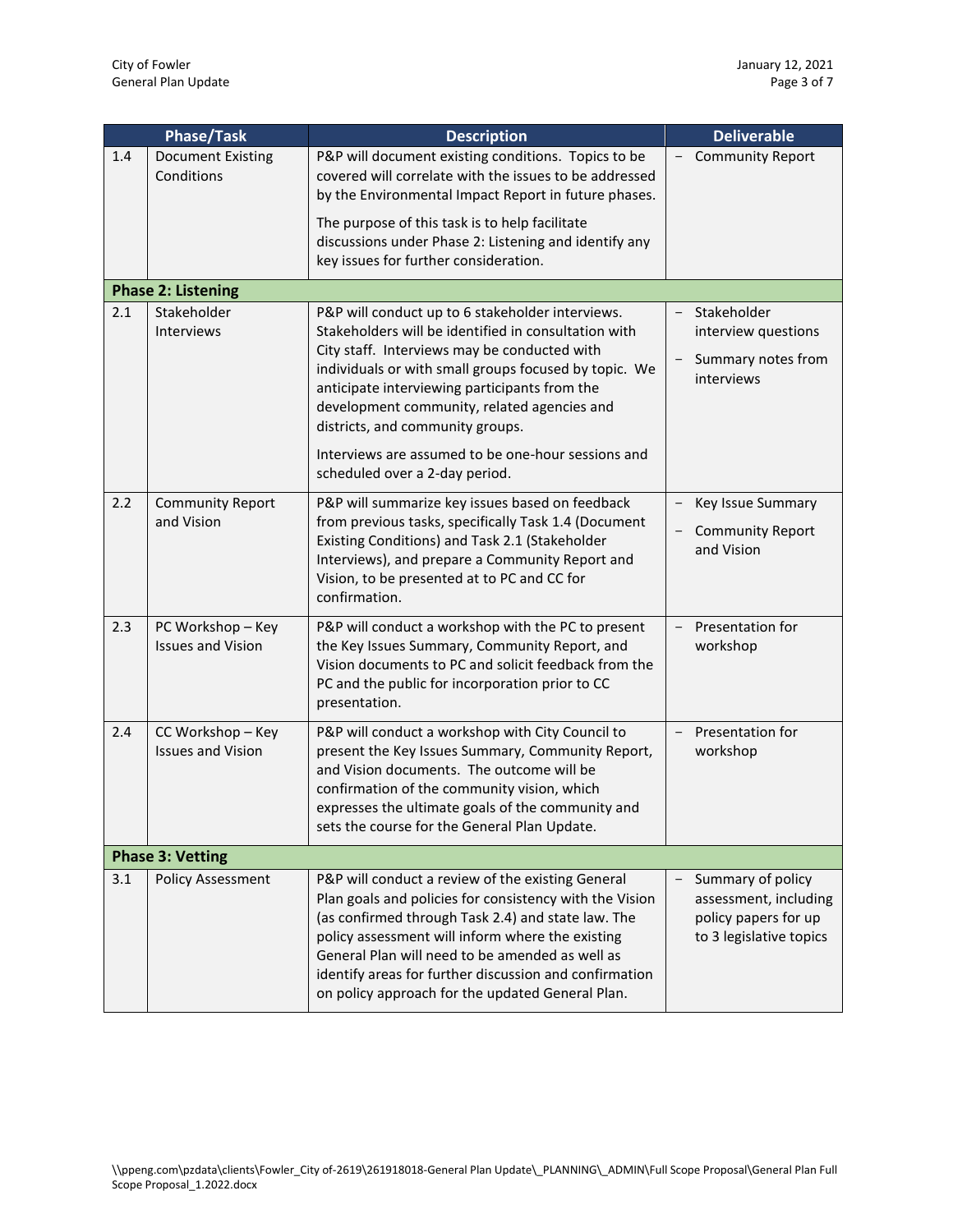|     | <b>Phase/Task</b>                             | <b>Description</b>                                                                                                                                                                                                                                                                                                                                                                                                                                                                                     | <b>Deliverable</b>                                                    |  |
|-----|-----------------------------------------------|--------------------------------------------------------------------------------------------------------------------------------------------------------------------------------------------------------------------------------------------------------------------------------------------------------------------------------------------------------------------------------------------------------------------------------------------------------------------------------------------------------|-----------------------------------------------------------------------|--|
| 3.2 | PC/CC Workshop-<br>Confirm Policy<br>Approach | P&P will conduct a joint study session with PC and CC<br>to present the Policy Assessment summary and solicit<br>feedback from decision-makers and the public. The<br>outcome will be confirmation of policy approaches<br>on a variety of topics, including those addressed in<br>the existing General Plan and any new topics<br>required for inclusion. This confirmation will provide<br>guidance for how goals and policies are drafted for<br>the General Plan Update.                           | Presentation for<br>workshop                                          |  |
| 3.3 | <b>Define Alternatives</b>                    | P&P will define up to 3 alternatives for consideration<br>by the City. The alternatives may include variation in<br>the Planning Area, land use designations, or policy<br>approach.<br>Selection of the alternatives will be informed by<br>direction received at the PC/CC Study Sessions held<br>under previous tasks                                                                                                                                                                               | Up to 3 alternatives<br>$\overline{\phantom{a}}$<br>for consideration |  |
| 3.4 | Public Workshop-<br><b>Growth Areas</b>       | P&P will conduct a public workshop to present the<br>potential growth areas and solicit feedback from the<br>public on preferences for expansion. The feedback<br>will inform development of the land use alternatives<br>for further consideration.<br>The workshop is intended to be more interactive to<br>get input directly from participants. Activities will be<br>designed in coordination with City staff.                                                                                    | Presentation for<br>$\overline{\phantom{0}}$<br>workshop              |  |
| 3.5 | Public Workshop-<br>Land Use Alternatives     | P&P will conduct a public workshop to present the<br>land use alternatives and solicit feedback from the<br>public on preferences. The outcome will be input on<br>the proposed alternatives which may result in<br>refinements prior to conducting a comparison of<br>alternatives for presentation to the PC and CC for<br>direction.<br>The workshop is intended to be more interactive to<br>get input directly from participants. Activities will be<br>designed in coordination with City staff. | Presentation for<br>$\qquad \qquad -$<br>workshop                     |  |
| 3.6 | <b>Evaluate and Compare</b><br>Alternatives   | P&P will prepare an Alternatives Comparison Report<br>summarizing up to 3 alternatives, reflective of input<br>received during Tasks 3.4 and 3.5, including a<br>qualitative analysis of each alternative. Analysis will<br>generally include total acres, land use comparison,<br>population, dwelling units, non-residential intensity,<br>transportation, air quality, greenhouse gas emissions,<br>among other key considerations.                                                                 | Alternatives<br>$\overline{\phantom{0}}$<br><b>Comparison Report</b>  |  |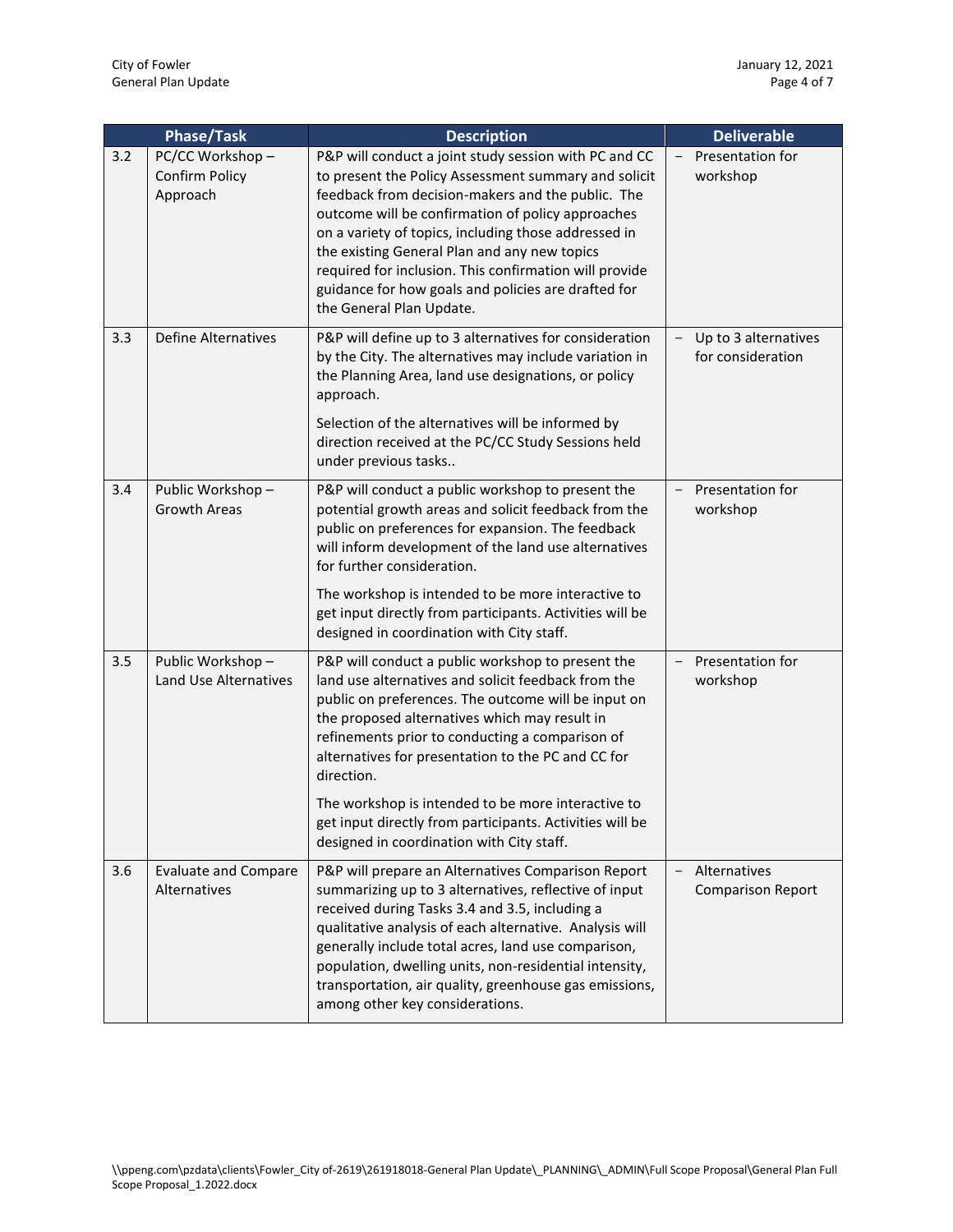| <b>Phase/Task</b> |                                                    | <b>Description</b>                                                                                                                                                                                                                                                                                                                                      | <b>Deliverable</b>                                                     |  |  |
|-------------------|----------------------------------------------------|---------------------------------------------------------------------------------------------------------------------------------------------------------------------------------------------------------------------------------------------------------------------------------------------------------------------------------------------------------|------------------------------------------------------------------------|--|--|
| 3.7               | PC Workshop-<br><b>Preferred Plan</b>              | P&P will conduct a workshop with PC to present the<br>Alternatives Comparison Report and solicit feedback<br>from decision-makers and the public. The outcome<br>will be a recommendation of the preferred plan for<br>the General Plan Update.                                                                                                         | Presentation for<br>$\overline{\phantom{0}}$<br>workshop               |  |  |
| 3.8               | CC Workshop-<br><b>Preferred Plan</b>              | P&P will conduct a workshop with CC to present the<br>Alternatives Comparison Report and solicit feedback<br>from decision-makers and the public. The outcome<br>will be confirmation of the preferred plan for the<br>General Plan Update.                                                                                                             | Presentation for<br>$\overline{\phantom{0}}$<br>workshop               |  |  |
|                   | <b>Phase 4: General Plan Document</b>              |                                                                                                                                                                                                                                                                                                                                                         |                                                                        |  |  |
| 4.1               | Admin Draft General<br>Plan                        | P&P will prepare the Administrative (Admin) Draft<br>General Plan document for review by City staff. The<br>General Plan will be based on the organizational<br>structure of the existing General Plan with additional<br>information as required for consistency with the<br>direction received under previous tasks and<br>compliance with state law. | Administrative Draft<br>$\overline{\phantom{0}}$<br>General Plan       |  |  |
| 4.2               | <b>Public Review Draft</b><br>General Plan         | P&P will incorporate comments from City staff on the<br>Admin Draft General Plan and prepare the Public<br>Review Draft General Plan.                                                                                                                                                                                                                   | <b>Public Review Draft</b><br>$\overline{\phantom{0}}$<br>General Plan |  |  |
|                   |                                                    | The Public Review Draft General Plan will be released<br>for public review for a minimum of 45 days for<br>comment.                                                                                                                                                                                                                                     |                                                                        |  |  |
| 4.3               | PC/CC Workshop-<br><b>Public Review</b>            | P&P will conduct a joint workshop with PC and CC to<br>present the key issues addressed in the Public Review<br>Draft General Plan and provide an opportunity for<br>decision-makers and the public to ask questions and<br>provide comment during the public review period.                                                                            | Presentation for<br>$\overline{\phantom{0}}$<br>workshop               |  |  |
| 4.4               | <b>Public Hearing Draft</b><br><b>General Plan</b> | P&P will prepare an erratum of changes to the Public<br>Review Draft General Plan for presentation during<br>the public hearings.                                                                                                                                                                                                                       | Errata<br>$\overline{\phantom{0}}$                                     |  |  |
|                   | <b>Phase 5: CEQA</b>                               |                                                                                                                                                                                                                                                                                                                                                         |                                                                        |  |  |
| 5.1               | <b>NOP/Scoping Meeting</b>                         | P&P will prepare the Notice of Preparation (NOP) and<br>hold one Scoping Meeting to initiate the EIR. One<br>P&P staff member will attend the Scoping Meeting.                                                                                                                                                                                          | Notice of Preparation<br><b>Scoping Meeting</b><br>presentation        |  |  |
| 5.2               | Admin Draft EIR                                    | P&P will prepare the Admin Draft Environmental<br>Impact Report (EIR) for review by City staff. The EIR<br>will be a program level EIR, prepared consistent with<br>the California Environmental Quality Act (CEQA).                                                                                                                                    | Administrative Draft<br><b>EIR</b>                                     |  |  |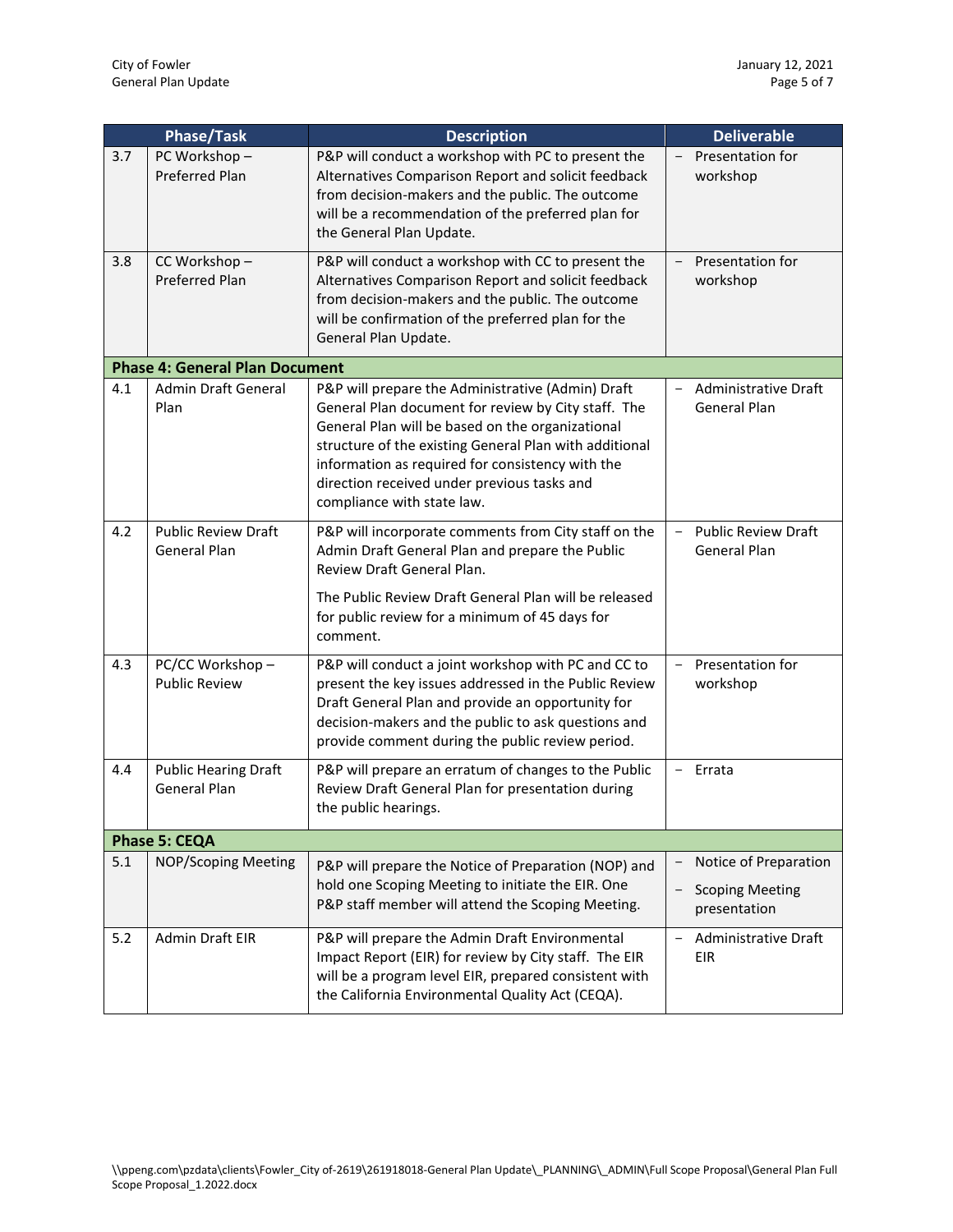| <b>Phase/Task</b> |                                                           | <b>Description</b>                                                                                                                                                                                                                      | <b>Deliverable</b>                            |  |
|-------------------|-----------------------------------------------------------|-----------------------------------------------------------------------------------------------------------------------------------------------------------------------------------------------------------------------------------------|-----------------------------------------------|--|
| 5.3               | <b>Public Review Draft</b><br><b>EIR</b>                  | P&P will incorporate comments from City staff on the<br>Admin Draft EIR and prepare the Public Review Draft<br>EIR.                                                                                                                     |                                               |  |
|                   |                                                           | The Public Review Draft EIR will be released for public<br>review for a minimum of 45 days for comment. We<br>anticipate running this review concurrently with the<br>public review period for the Public Review Draft<br>General Plan. |                                               |  |
| 5.4               | <b>Final EIR</b>                                          | P&P will prepare the Final EIR, including providing<br>responses to up to ten comment letters received<br>during the public review period.                                                                                              | <b>Final EIR</b>                              |  |
|                   | <b>Phase 6: Presenting and Adopting</b>                   |                                                                                                                                                                                                                                         |                                               |  |
| 6.1               | <b>Planning Commission</b><br>Hearing<br>(Recommendation) | P&P will present the Public Hearing Draft General<br>Plan to the Planning Commission at a public hearing<br>for their recommendation to the City Council.                                                                               | Presentation to<br><b>Planning Commission</b> |  |
| 6.2               | <b>City Council Hearing</b><br>(Adoption)                 | P&P will present the Public Hearing Draft General<br>Plan and the Final EIR to the City Council at a public<br>hearing for adoption.                                                                                                    | Presentation to City<br>Council               |  |
| 6.3               | <b>Final EIR</b>                                          | P&P will prepare the Final GP, inclusive of those<br>changes identified through the errata and adopted by<br>City Council.                                                                                                              | <b>Final General Plan</b>                     |  |

## **Professional Fees**

Provost & Pritchard will perform the services described herein on a time and materials basis in accordance with the Standard Fee Schedule in effect at that time for work performed under this scope of work. Our time and material fee estimate for the services described under this scope of work is \$697,200 (see Project Status summary below). Fees will be invoiced monthly as they are accrued for services performed. Reimbursable (direct) expenses such as mileage, copies, consumables, etc. are included in the estimate and will be invoiced based on Provost & Pritchard's Standard Fee Schedule. If it appears that we will need to exceed the fee estimate above, we will notify you in writing before we do so and will provide a revised estimate. We will not continue work beyond the estimated budget without additional authorization.

### **Schedule**

Provost & Pritchard estimates adoption of the Fowler General Plan and certification of the Environmental Impact Report in April 2023.

### **Project Status**

Provost & Pritchard has been working on the Fowler General Plan Update since October 2018. Tasks had previously been initiated through a series of task orders structured around the City's fiscal year budget process. The scope of services identified above is inclusive of all tasks from initiation of the General Plan